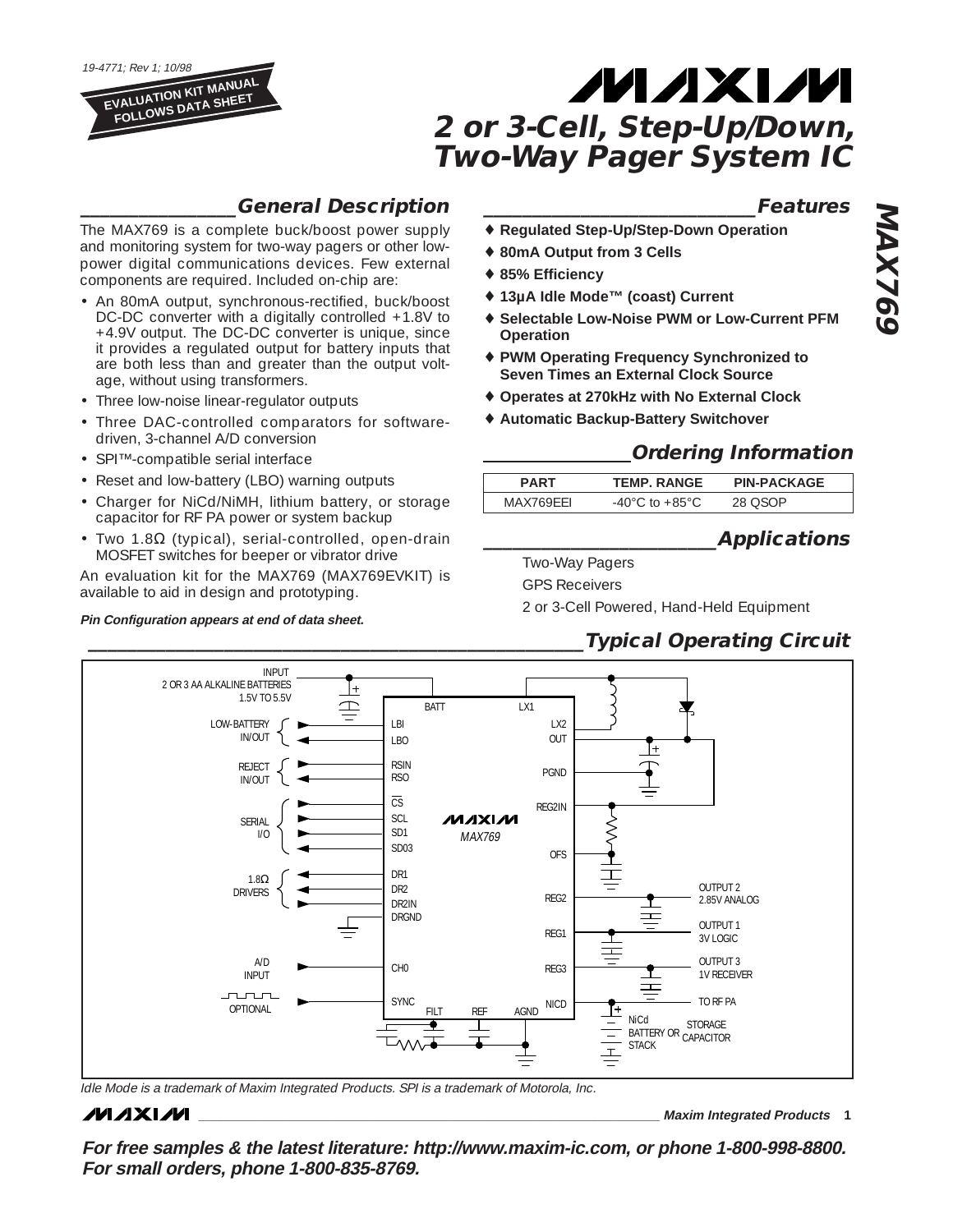### **ABSOLUTE MAXIMUM RATINGS**

BATT, OUT, NICD, LBO, RSO to AGND...................-0.3V to +6V REG1, REG2, OFS, REF, R2IN to AGND .....-0.3V to (OUT + 0.3V) SCL, SDO, SDI, CS, SYNC, FILT, DR2IN, CH0, LBI, RSIN to AGND......................-0.3V to (REG1 + 0.3V) REG3 .......................................................-0.3V to (REG2 + 0.3V) DR1, DR2 to DRGND ...............................-0.3V to (BATT + 0.3V) PGND, DRGND to AGND......................................-0.3V to +0.3V LX1 to PGND .............................................-0.3V to (OUT + 0.3V)

| Continuous Power Dissipation $(T_A = +70^{\circ}C)$ |  |
|-----------------------------------------------------|--|
|                                                     |  |
| Operating Temperature Range 40°C to +85°C           |  |
|                                                     |  |
|                                                     |  |
| Lead Temperature (soldering, 10sec) +300°C          |  |
|                                                     |  |

Stresses beyond those listed under "Absolute Maximum Ratings" may cause permanent damage to the device. These are stress ratings only, and functional operation of the device at these or any other conditions beyond those indicated in the operational sections of the specifications is not implied. Exposure to absolute maximum rating conditions for extended periods may affect device reliability.

### **ELECTRICAL CHARACTERISTICS**

(OUT = 3.0V, BATT = 3.6V, T<sub>A</sub> = -40°C to +85°C, unless otherwise noted. Typical values are at T<sub>A</sub> = +25°C.) (Note 1)

| <b>PARAMETER</b>                                |                                                                                    | <b>CONDITIONS</b>                                                | <b>MIN</b>                  | <b>TYP</b>      | <b>MAX</b> | <b>UNITS</b> |
|-------------------------------------------------|------------------------------------------------------------------------------------|------------------------------------------------------------------|-----------------------------|-----------------|------------|--------------|
| <b>GENERAL PERFORMANCE</b>                      |                                                                                    |                                                                  |                             |                 |            |              |
| <b>BATT Typical Operating Range</b><br>(Note 2) | Run or Coast Mode                                                                  |                                                                  | 1.5                         |                 | 5.5        | $\vee$       |
| BATT Minimum Start-Up Voltage<br>(Note 3)       | $T_A = +25^{\circ}C$                                                               |                                                                  |                             | 1.6             | 2.0        | $\vee$       |
| Coast Mode Supply Current (Note 4)              | REG2, REG3 and CH DAC off, VOUT = 2.8V                                             |                                                                  |                             | 13              | 25         | μA           |
| Run Mode Supply Current (Note 4)                | REG2, REG3 and CH DAC on                                                           |                                                                  |                             | 875             | 1350       | μA           |
| BATT Supply Current (Note 5)                    | Coast Mode                                                                         |                                                                  |                             | 4               | 10         | μA           |
| NICD Input Current, Standby<br>(Note 6)         | Charger and Backup Modes off, NICD = 3.6V                                          |                                                                  |                             | 1.2             | 3          | μA           |
| NICD Input Supply Current, Backup<br>(Note 7)   | Backup Mode, NICD = $3.6V$ , OUT = $3V$                                            |                                                                  | 20                          | 40              | μA         |              |
| NICD Input Current, Power Fail<br>(Note 8)      | Charger and Backup Modes off, BATT = 0V,<br>$OUT = OV$                             |                                                                  |                             | 1.2             | 3          | μA           |
| REG2 Supply Current (Note 4)                    | Incremental supply current when on                                                 |                                                                  |                             | 50              |            | μA           |
| REG3 Supply Current (Note 4)                    | Incremental supply current when on                                                 |                                                                  |                             | 20              |            | μA           |
| CH DAC Supply Current (Note 4)                  | Incremental supply current when on                                                 |                                                                  |                             | 30              |            | μA           |
| Reference Voltage                               | $I_{REF} = 0$ to 20 $\mu$ A, OUT = 1.8V to 4.9V                                    |                                                                  | $-1.5%$                     | 1.28            | 1.5%       | $\vee$       |
| DR1, DR2 On-Resistance                          | $InR = 120mA$                                                                      | $T_A = +25^{\circ}C$<br>$T_A = -40^{\circ}$ C to $+85^{\circ}$ C |                             | 1.8             | 2.8<br>3.6 | $\Omega$     |
| DR1, DR2 Leakage Current                        | $V_{DR} = 5V$                                                                      |                                                                  |                             | $\mathbf{1}$    | 250        | nA           |
| SDO Output Low                                  | $ISDO = 100\mu A$                                                                  |                                                                  |                             |                 | 200        | mV           |
| SDO Output High                                 | $ISDO = -100\mu A$ , from REG1                                                     |                                                                  | V <sub>REG1</sub><br>$-0.2$ |                 |            | $\vee$       |
| Logic Input Level Low                           | Includes CS, SDI, SCL, DR2IN, and SYNC                                             |                                                                  | 0.4                         |                 |            | $\vee$       |
| Logic Input Level High                          | Includes CS, SDI, SCL, DR2IN, and SYNC                                             |                                                                  |                             | VREG1<br>$-0.4$ | $\vee$     |              |
| Logic Input Current                             | Logic Input = $0$ to 3.3V; includes $\overline{CS}$ , SDI, SCL,<br>DR2IN, and SYNC |                                                                  | $-1$                        |                 | 1          | μA           |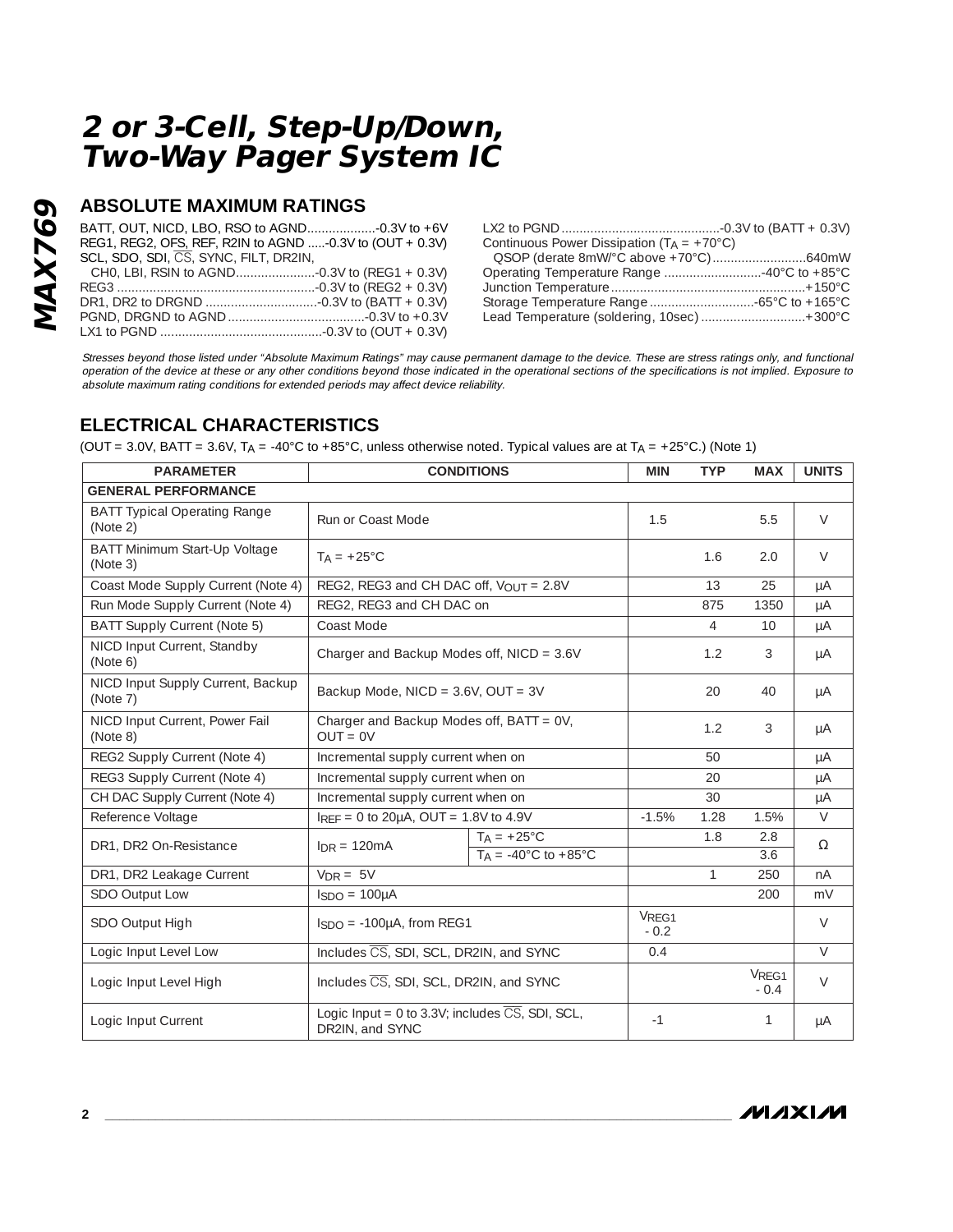### **ELECTRICAL CHARACTERISTICS (continued)**

(OUT = 3.0V, BATT = 3.6V, TA = -40°C to +85°C, unless otherwise noted. Typical values are at TA = +25°C.) (Note 1)

| <b>PARAMETER</b>                                              | <b>CONDITIONS</b>                                                          |             |                | <b>TYP</b>   | <b>MAX</b> | <b>UNITS</b> |
|---------------------------------------------------------------|----------------------------------------------------------------------------|-------------|----------------|--------------|------------|--------------|
| <b>SERIAL-INTERFACE TIMING SPECIFICATIONS (Note 9)</b>        |                                                                            |             |                |              |            |              |
| <b>SCL Maximum Clock Rate</b>                                 | 50% duty cycle                                                             |             | 5              |              |            | <b>MHz</b>   |
| SDI Setup Time (t <sub>DS</sub> )                             |                                                                            |             | 100            |              |            | ns           |
| SDI Hold Time (t <sub>DH</sub> )                              |                                                                            |             | 50             |              |            | ns           |
| SCL to SDO Output Valid (tpo)                                 |                                                                            |             |                |              | 70         | ns           |
| $\overline{\text{CS}}$ to SDO Output Valid (t <sub>DV</sub> ) |                                                                            |             |                |              | 70         | ns           |
| $\overline{\text{CS}}$ to SDO Disable (t <sub>TR</sub> )      |                                                                            |             |                |              | 70         | ns           |
| $\overline{\text{CS}}$ to SCL Setup Time (tcss)               |                                                                            |             | 50             |              |            | ns           |
| $\overline{\text{CS}}$ to SCL Hold Time (tcsH)                |                                                                            |             | 50             |              |            | ns           |
| CS Pulse Width High (tcsw)                                    |                                                                            |             | 100            |              |            | ns           |
| SCL Pulse Width High or Low<br>$(t$ CH, $t$ CL)               |                                                                            |             | 50             |              |            | ns           |
| <b>DC-DC CONVERTER</b>                                        |                                                                            |             |                |              |            |              |
|                                                               |                                                                            |             |                |              |            |              |
| Output Current, Run Mode<br>(Note 10)                         | Circuit of Figure 2, OUT = $3.0V$ , BATT = $3.0V$                          |             | 80             | 115          |            | mA           |
| Output Current, Coast Mode<br>(Note 10)                       | Circuit of Figure 2, OUT = $3.0V$ , BATT = $3.0V$                          |             | 15             | 40           |            | mA           |
| OUT Error, Coast Mode<br>(Note 11)                            | Coast Mode, $OUT = 1.8V$ to 4.9V                                           |             | $-3.5$         |              | 3.5        | %            |
| OUT Error, Run Mode (Note 12)                                 | Run Mode, $OUT = 1.8V$ to 4.9V                                             |             | $-3.5$         |              | 3.5        | $\%$         |
| OUT DAC Step Size (Note 13)                                   | Coast or Run Mode, OUT = $1.8V$ to 4.9V                                    |             | 30             | 100          | 170        | mV           |
| <b>OUT Load Regulation</b>                                    | $I$ <sub>OUT</sub> = 1mA to 80mA, Run Mode                                 |             |                | 25           |            | mV           |
| <b>OUT Line Regulation</b>                                    | BATT = 1.6V to 4.5V                                                        |             |                | 25           |            | mV           |
| Maximum LX Duty Cycle                                         | $OUT = 3.0V$                                                               |             | 76             | 83           |            | $\%$         |
| OUT Voltage Ripple                                            | $I_{OUT} = 80mA$ , $C_{OUT} = 47\mu F$ with $ESR < 0.25\Omega$             |             |                | 70           |            | mVp-p        |
| LX Switch Current Limit                                       | During the inductor charge cycle                                           |             | 300            | 350          | 400        | mA           |
| LX On-Resistance (Note 14)                                    | LX1, LX2, BATT = $3.0V$                                                    | <b>NMOS</b> |                | 0.9          | 1.8        | Ω            |
|                                                               |                                                                            | <b>PMOS</b> |                | 1.3          | 2.6        |              |
| PHASE-LOCKED LOOP (PLL)                                       |                                                                            |             |                |              |            |              |
| Frequency, Free-Run                                           | $T_A = +25^{\circ}$ C, FILT connected to REF                               |             | 210            | 270          | 325        | kHz          |
| Frequency, Locked                                             | $fSYNC = 38.4kHz$                                                          |             |                | 268.8        |            | kHz          |
| Jitter (Note 15)                                              | $f_{\text{SYNC}} = 38.4$ kHz, FILT Network = 1nF    (22nF + 10k $\Omega$ ) |             |                | ±15          |            | kHz          |
| Capture Time (Note 15)                                        | $f_{\text{SYNC}} = 38.4$ kHz, FILT Network = 1nF   (22nF + 10k $\Omega$ )  |             |                | $\mathbf{1}$ | 25         | ms           |
| <b>NICD CHARGER</b>                                           |                                                                            |             |                |              |            |              |
| <b>Current High</b>                                           | $0.2V < (OUT - NICD) < 2V, 15mA_CHG = 1$                                   |             | $\overline{7}$ |              | 25         | mA           |
| Current Low                                                   | $0.2V < (OUT - NICD) < 2V, 1mA_CHG = 1$                                    |             | 0.45           |              | 1.5        | mA           |
| OUT Error, Backup Regulator                                   | $OUT = 2.8V, IOUT = 20mA, NICD = 3.3V$                                     |             | $-3.5$         |              | 3.5        | $\%$         |
| Backup-Regulator<br>On-Resistance (Note 16)                   | Backup Mode, NICD = 3.3V                                                   |             |                | 5            | 10         | Ω            |

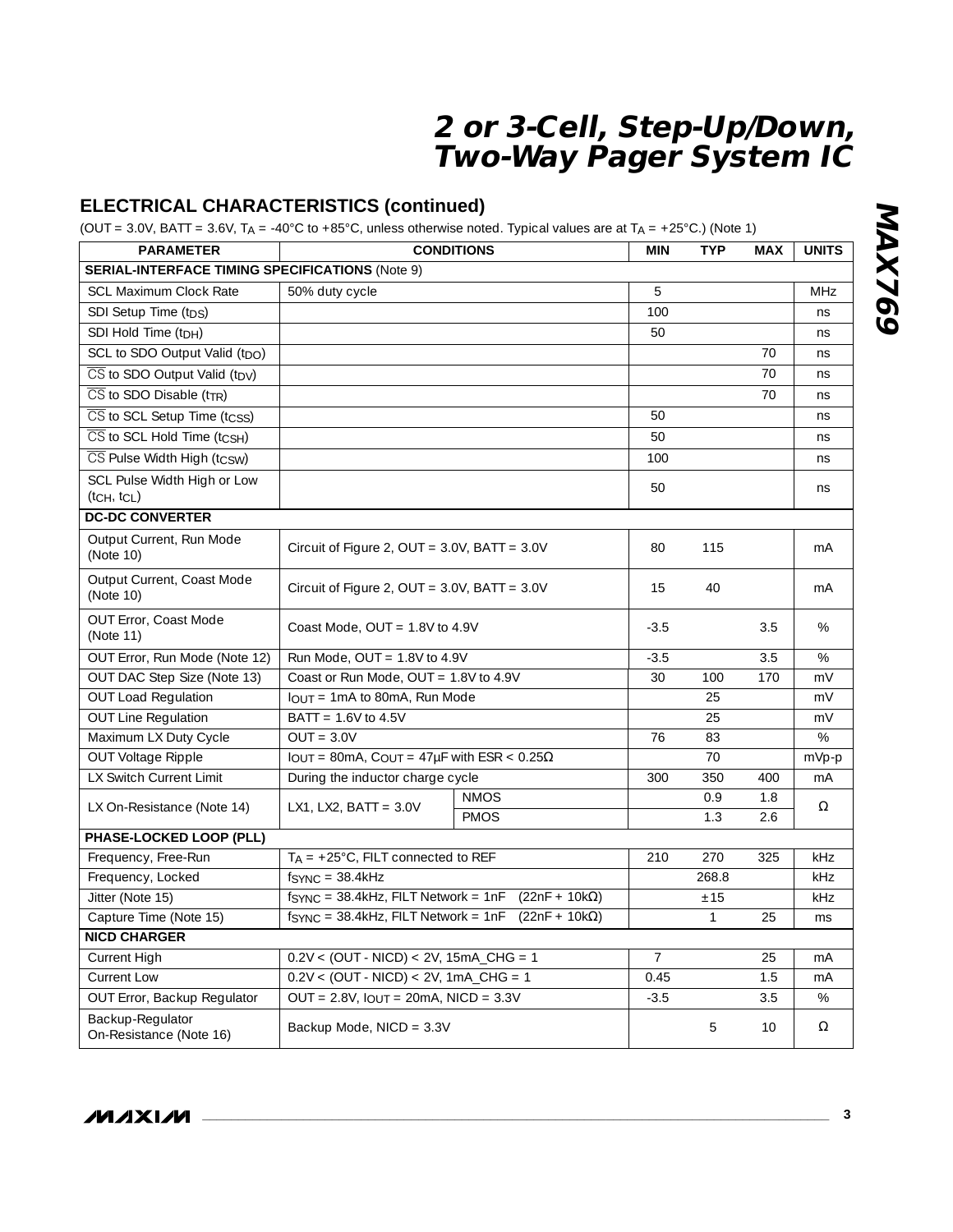## **ELECTRICAL CHARACTERISTICS (continued)**

(OUT = 3.0V, BATT = 3.6V, TA = -40°C to +85°C, unless otherwise noted. Typical values are at TA = +25°C.) (Note 1)

| <b>PARAMETER</b>                              | <b>CONDITIONS</b>                                                                                                           |                                          |                   | <b>TYP</b>     | <b>MAX</b>     | <b>UNITS</b> |
|-----------------------------------------------|-----------------------------------------------------------------------------------------------------------------------------|------------------------------------------|-------------------|----------------|----------------|--------------|
| <b>LINEAR REGULATORS</b>                      |                                                                                                                             |                                          |                   |                |                |              |
| REG1 PMOS On-Resistance                       | $OUT = 3.0V, IRFG1 = 65mA$                                                                                                  |                                          |                   | 1.5            | 3.1            | Ω            |
| REG1 Supply Rejection (Note 16)               | $f = 268.8kHz$ , CREG1 = 10µF ceramic                                                                                       |                                          | 15                | 25             |                | dB           |
| REG1 Clamp Voltage                            | $IOUT = 1mA, OUT = 4.9V$                                                                                                    | $TA = +25^{\circ}C$                      | 3.2               | 3.3            | 3.4            | $\vee$       |
|                                               |                                                                                                                             | $T_A = -40^{\circ}$ C to $+85^{\circ}$ C | 3.15              |                | 3.45           |              |
| REG2 Voltage Drop                             | $I_{REG2} = 0$ to 24mA, OUT = 3.0V, R <sub>OFS</sub> = 15k $\Omega$                                                         |                                          | 120               | 155            | 190            | mV           |
| REG2 Load Regulation                          | $I_{REG2} = 0.1mA$ to 24mA                                                                                                  |                                          |                   | 9              |                | mV           |
| REG2 Supply Rejection<br>(Note 16)            | $f = 268.8$ kHz, C <sub>REG1</sub> = 10µF, ceramic, R <sub>OFS</sub> = 15k $\Omega$ ,<br>$C$ OFS = $0.1\mu$ F, IREG2 = 15mA |                                          | 30                | 40             |                | dB           |
| REG3 Output Voltage                           | $I_{RFG3} = 0$ to 2mA                                                                                                       |                                          | 0.96              | 1.0            | 1.04           | $\vee$       |
| REG3 Supply Rejection (Note 16)               | $f = 268.8$ kHz, CREG1 = 1µF ceramic                                                                                        |                                          | 40                | 50             |                | dB           |
| DATA-ACQUISITION AND VOLTAGE MONITORS         |                                                                                                                             |                                          |                   |                |                |              |
| LBI/RSIN Input Threshold                      | Falling input                                                                                                               |                                          | 0.58              | 0.60           | 0.63           | $\vee$       |
| <b>LBI/RSIN Input Hysteresis</b><br>(Note 16) |                                                                                                                             |                                          | 7.5               | 16             | 30             | mV           |
| <b>LBI/RSIN Input Current</b>                 |                                                                                                                             |                                          | $-50$             | $-3$           | 50             | nA           |
| LBO/RSO Output Low                            | $I_{OUT} = 1mA$                                                                                                             |                                          |                   | 30             | 400            | mV           |
| LBO/RSO Output Leakage                        | Output = $5.5V$                                                                                                             |                                          |                   | $\mathbf{1}$   | 250            | nA           |
| LBO/RSO Response Time<br>(Note 16)            | 10mV overdrive                                                                                                              |                                          |                   | 15             | 50             | $\mu s$      |
| CH0 Threshold Range (Note 16)                 |                                                                                                                             |                                          | 0.2               |                | 1.27           | $\vee$       |
| CH1 Threshold Range (Note 16)                 | Measures NICD                                                                                                               |                                          | 1.2               |                | 5.08           | $\vee$       |
| CH2 Threshold Range (Note 16)                 | Measures BATT                                                                                                               |                                          | 1.2               |                | 5.08           | $\vee$       |
| <b>CHO Threshold Resolution</b><br>(Note 16)  |                                                                                                                             |                                          |                   | 10             |                | mV           |
| CH1 Threshold Resolution<br>(Note 16)         | Measures NICD                                                                                                               |                                          |                   | 40             |                | mV           |
| CH2 Threshold Resolution<br>(Note 16)         | Measures BATT                                                                                                               |                                          |                   | 40             |                | mV           |
| CHO Error                                     | At thresholds of 200mV, 800mV, and 1270mV                                                                                   |                                          | $-2.0$<br>$-15mV$ |                | 2.0<br>$+15mV$ | %            |
| CH <sub>1</sub> Error                         | At thresholds of 1200mV, 3200mV, and 5080mV                                                                                 |                                          | $-3.0$<br>$-60mV$ |                | 3.0<br>$+60mV$ | %            |
| CH <sub>2</sub> Error                         | At thresholds of 1200mV, 3200mV, and 5080mV                                                                                 |                                          | $-3.0$<br>$-60mV$ |                | 3.0<br>$+60mV$ | %            |
| CH0 Input Hysteresis (Note 16)                |                                                                                                                             |                                          | $\mathbf{1}$      | $\overline{2}$ | $\overline{4}$ | mV           |
| CH1 Input Hysteresis (Note 16)                |                                                                                                                             |                                          | $\overline{4}$    | 8              | 16             | mV           |

**MAXIM**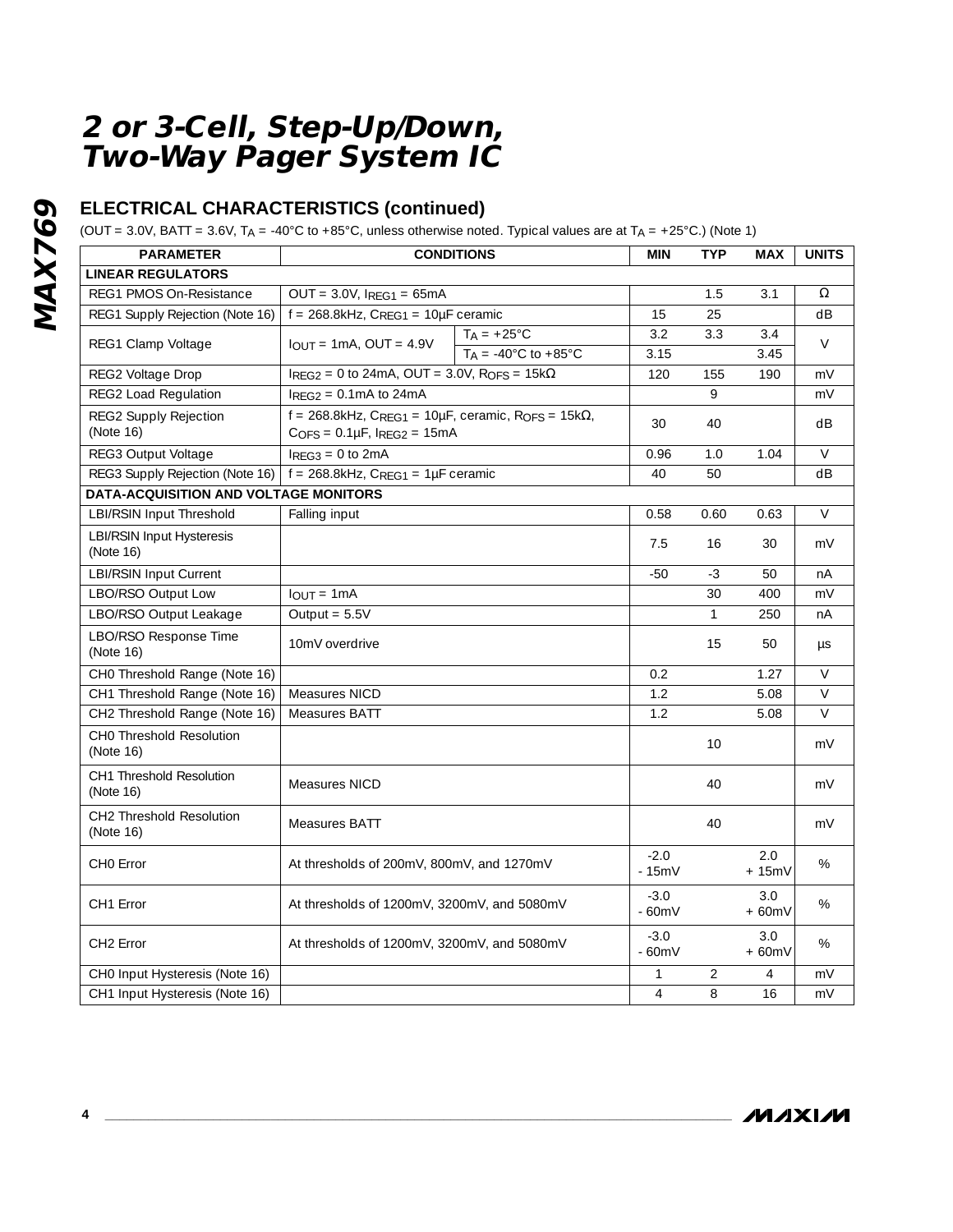**Typical Operating Characteristics**

### **ELECTRICAL CHARACTERISTICS (continued)**

(OUT = 3.0V, BATT = 3.6V, T<sub>A</sub> = -40°C to +85°C, unless otherwise noted. Typical values are at T<sub>A</sub> = +25°C.) (Note 1)

| <b>PARAMETER</b>                           | <b>CONDITIONS</b>     | MIN    | TYP | MAX | <b>UNITS</b> |
|--------------------------------------------|-----------------------|--------|-----|-----|--------------|
| CH2 Input Hysteresis (Note 16)             |                       |        |     | 16  | m١           |
| CHO Input Current                          | $CHO = 0.2V$ to 1.27V | $-100$ |     | 100 | nΑ           |
| CH Comparator Response Time  <br>(Note 16) | 10mV overdrive        |        | 0.6 | 1.0 |              |

**Note 1:** Specifications to -40°C are guaranteed by design, not production tested.<br>**Note 2:** This is not a tested parameter, since the IC is powered from OUT, not BA This is not a tested parameter, since the IC is powered from OUT, not BATT.

**Note 3:** Minimum start-up voltage is tested by determining when the LX pins can draw at least 15mA for 0.5µs (min) at a 285kHz (min) repetition rate. This guarantees that the IC will deliver at least 200µA at the OUT pin.

**Note 4:** This supply current is drawn from the OUT pin. Current drain from the battery depends on voltages at BATT and OUT and on the DC-to-DC converter's efficiency.

**Note 5:** Current into BATT pin in addition to the supply current at OUT. This current is roughly constant from Coast to Run Mode.<br>Note 6: Current into NICD pin when NICD isn't being charged and isn't regulating OUT.

Current into NICD pin when NICD isn't being charged and isn't regulating OUT.

**Note 7:** Current into NICD pin when NICD is regulating OUT. Doesn't include current drawn from OUT by the rest of the circuit. Measured by setting the OUT regulation point to 2.8V and holding OUT at 3.0V.

**Note 8:** Current into the NICD pin when BATT and OUT are both at 0V. This test guarantees that NICD won't draw significant current when the main battery is removed and backup is not activated.

**Note 9:** Serial-interface timing specifications are not tested and are provided for design guidance only. Serial-interface functionality is tested by clocking data in at 5MHz with a 50% duty-cycle clock and checking for proper operation. With OUT set below 2.5V, the serial-interface clock frequency should be reduced to 1MHz to ensure proper operation.

**Note 10:** This specification is not directly tested but is guaranteed by correlation to LX on-resistance and current-limit tests.

**Note 11:** Measured by using the internal feedback network and Coast-Mode error comparator to regulate OUT. Doesn't include ripple voltage due to inductor currents.

**Note 12:** Measured by using the internal feedback network and Run-Mode error comparator to regulate OUT. Doesn't include ripple voltage due to inductor currents.

**Note 13:** Uses the OUT measurement techniques described for the OUT error, Coast Mode, and OUT error Run Mode specifications.

**Note 14:** The on-resistance is for either LX1 or LX2.

**Note 15:** PLL acquisition characteristics depend on the impedance at the FILT pin. The specification is not tested and is provided for design guidance only.

**Note 16:** The limits in this specification are not guaranteed and are provided for design guidance only.

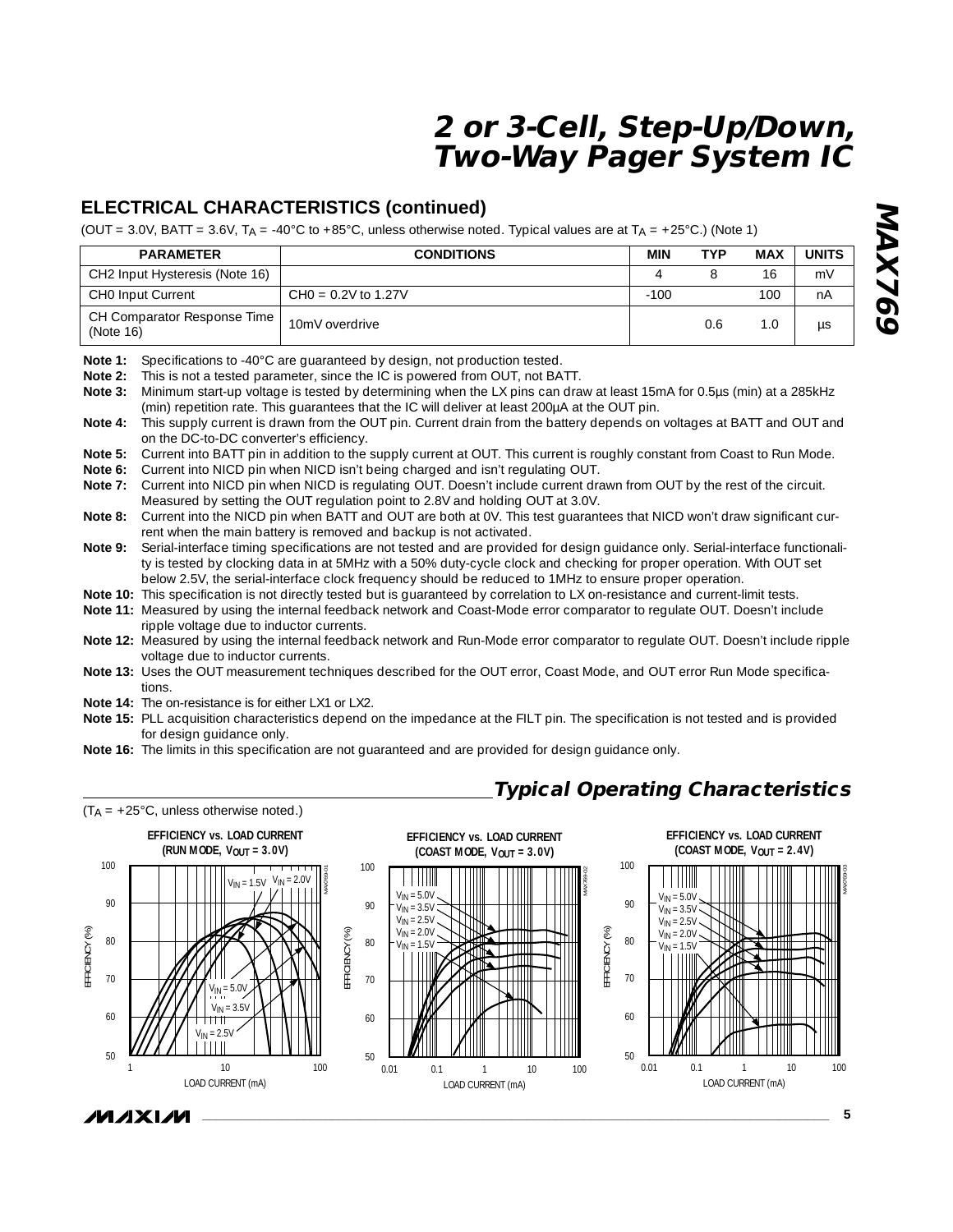**Typical Operating Characteristics (continued)**

 $(T_A = +25^{\circ}C,$  unless otherwise noted.)

**MAX769**

MAX769



**MAXIM**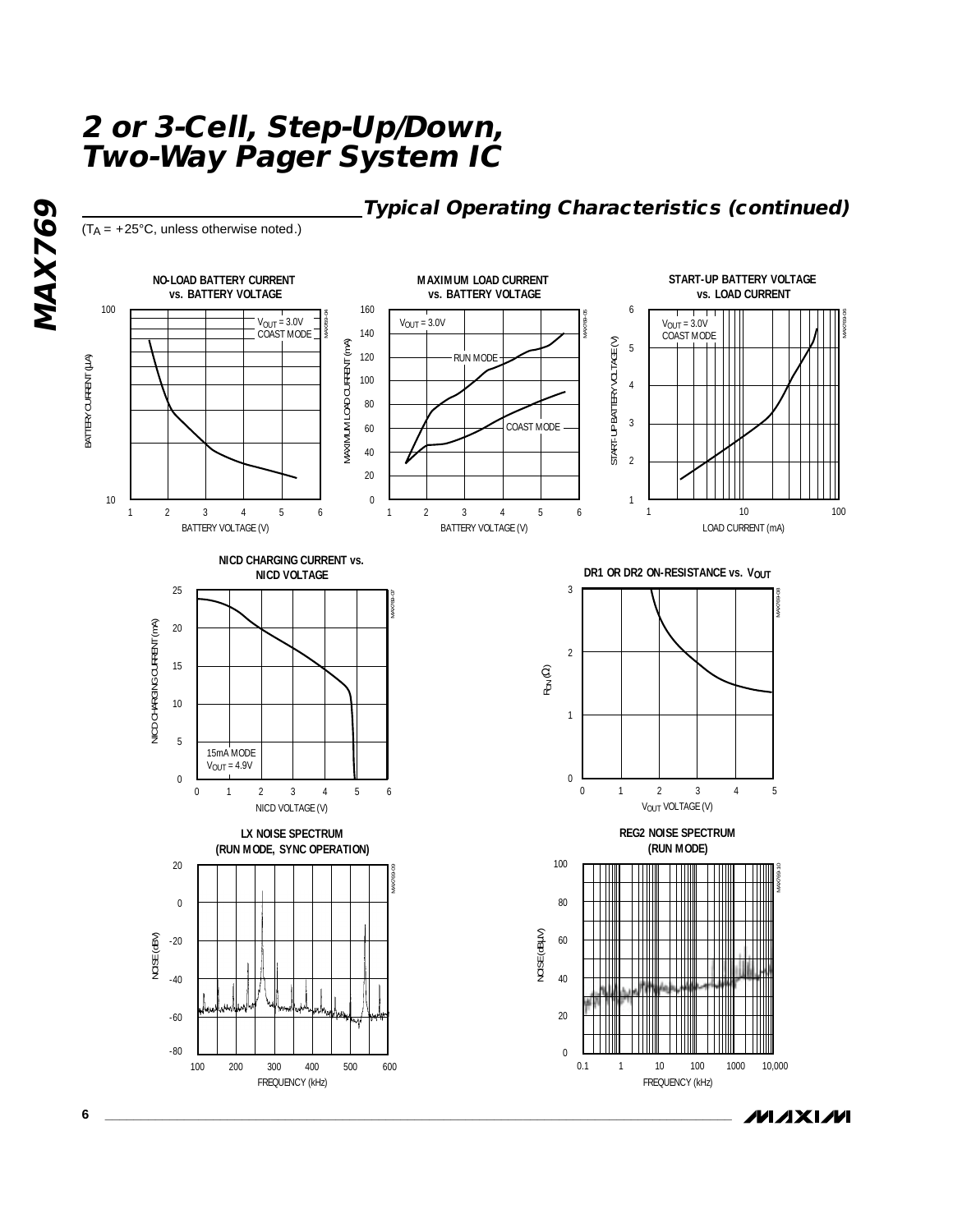# **Pin Description**

| <b>PIN</b>     | <b>NAME</b>            | <b>FUNCTION</b>                                                                                                                                                                                        |
|----------------|------------------------|--------------------------------------------------------------------------------------------------------------------------------------------------------------------------------------------------------|
| $\mathbf{1}$   | LX1                    | Connect LX1 to the inductor. LX1 is internally connected to an NFET that switches to PGND and a PFET that<br>switches to OUT.                                                                          |
| $\mathcal{P}$  | SDI                    | Serial Data Input for SPI Interface                                                                                                                                                                    |
| 3              | <b>SDO</b>             | Serial Data Output for SPI Interface                                                                                                                                                                   |
| $\overline{4}$ | <b>PGND</b>            | Power Ground. Source of LX1 and LX2 NFETs.                                                                                                                                                             |
| 5              | SCL                    | Serial Clock for SPI Interface                                                                                                                                                                         |
| 6              | <b>LBO</b>             | Open-Drain Output for LBI Comparator                                                                                                                                                                   |
| $\overline{7}$ | RSO.                   | Reset Output. Open drain goes low when RSIN drops below 0.6V. All serial registers are reset (or set) to<br>POR state as well.                                                                         |
| 8              | <b>REF</b>             | 1.28V Reference. Bypass with a 1µF capacitor.                                                                                                                                                          |
| 9              | CH <sub>0</sub>        | CH0 is compared to a 7-bit DAC that adjusts from 0.2V to 1.27V. The comparison result is sent to the CH0<br>OUT register.                                                                              |
| 10             | <b>RSIN</b>            | Reset Input. Triggers RSO and resets IC when input is below 0.6V. Comparator with hysteresis (18mV).                                                                                                   |
| 11             | LBI                    | Low-Battery Input. Triggers LBO and internal serial bit.                                                                                                                                               |
| 12             | <b>FILT</b>            | An external RC network sets the PLL loop response to adjust frequency lock time versus jitter: $1nF \parallel (22nF +$<br>$10k\Omega$ ).                                                               |
| 13             | <b>SYNC</b>            | Sync Input for PWM Switch Rate. A 38.4kHz input results in a 268.8kHz PWM rate (seven times the SYNC<br>frequency).                                                                                    |
| 14             | <b>OFS</b>             | Resistor sets offset between OUT (or REG1 or any other point) and REG2. R <sub>OFS</sub> = $15k\Omega$ results in 150mV.                                                                               |
| 15             | <b>AGND</b>            | Analog Ground                                                                                                                                                                                          |
| 16             | <b>DRGND</b>           | Ground for DR1 and DR2 FET Sources                                                                                                                                                                     |
| 17             | DR1                    | Open-Drain FET Switch. Activated via the serial-interface bit.                                                                                                                                         |
| 18             | DR2IN                  | Logic Input. ANDed with the DR2ON bit to control the DR2 switch.                                                                                                                                       |
| 19             | DR <sub>2</sub>        | Open-Drain FET Switch. On via AND of the DR2ON bit and the DR2IN pin.                                                                                                                                  |
| 20             | REG3                   | 1V, 2mA Regulator Output. On via the serial interface. Low noise.                                                                                                                                      |
| 21             | REG <sub>2</sub>       | 24mA REG2 Output. Linearly regulated to the voltage at the OFS pin (voltage difference = 10µA x RoFs).<br>REG2 isolates noise.                                                                         |
| 22             | R <sub>2</sub> IN      | REG2 Input. Connect to OUT, REG1, or another voltage source.                                                                                                                                           |
| 23             | <b>NICD</b>            | 15mA or 1mA Settable Charge Current from OUT to 3-Cell NiCd Stack. When the NICD_REG_ON bit is set<br>(Table 1), NICD becomes an input to the linear regulator at OUT, and the DC-DC converter is off. |
| 24             | REG1                   | PFET Output Connected to OUT. Output is clamped such that it cannot rise above 3.3V, regardless of the<br>voltage set at OUT.                                                                          |
| 25             | OUT                    | DC-DC Converter Output and Feedback Point. Digitally controlled from 1.8V to 4.9V in 100mV steps<br>$(Table 5)$ .                                                                                      |
| 26             | <b>BATT</b>            | Positive Connection to Battery. The IC is powered from OUT.                                                                                                                                            |
| 27             | $\overline{\text{CS}}$ | Chip Select for SPI Serial Interface                                                                                                                                                                   |
| 28             | LX <sub>2</sub>        | Connect LX2 to the other inductor terminal. LX2 is internally connected to an NFET that switches to PGND<br>and a PFET that switches to BATT.                                                          |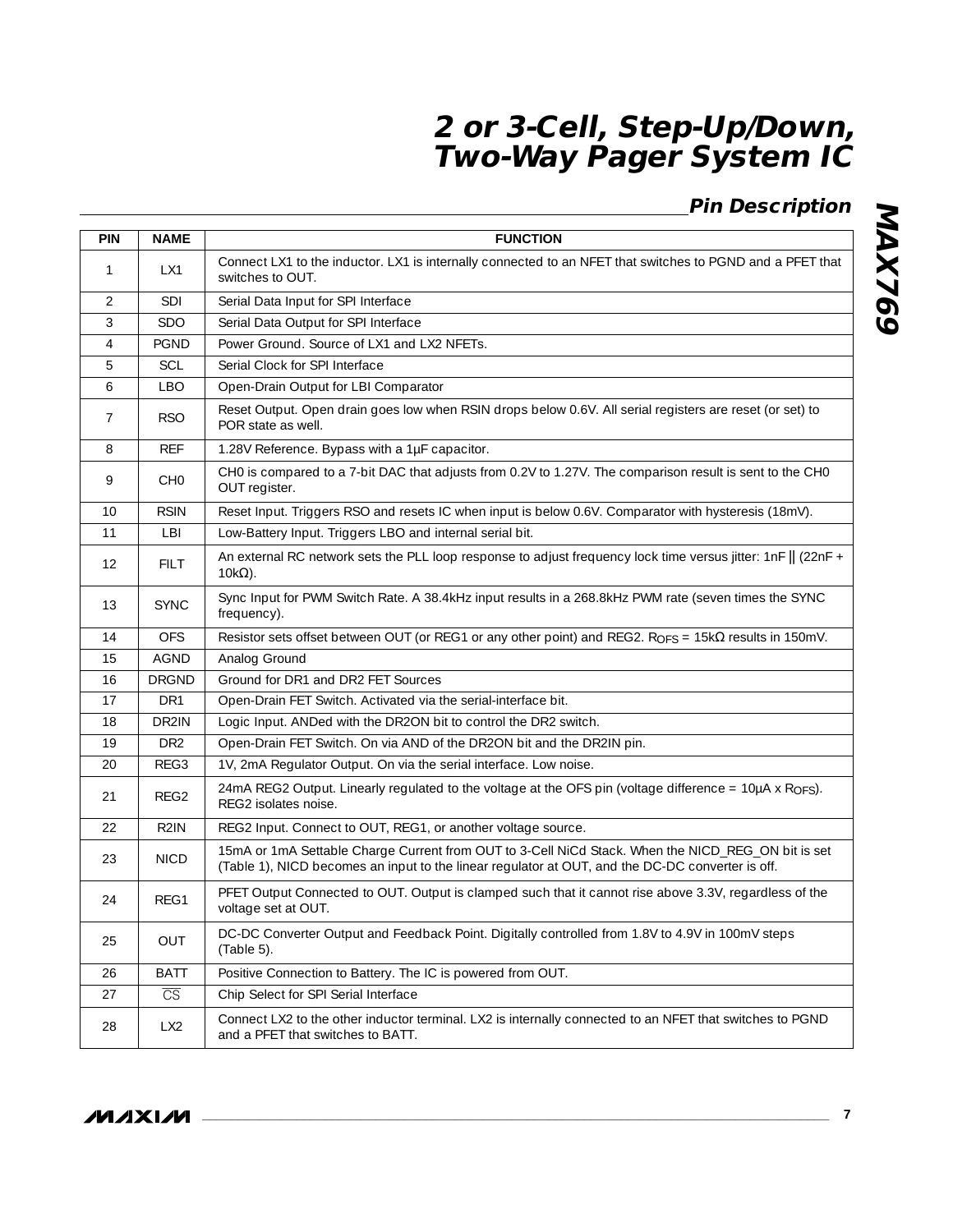



Figure 1. MAX769 Block Diagram

**MAXM**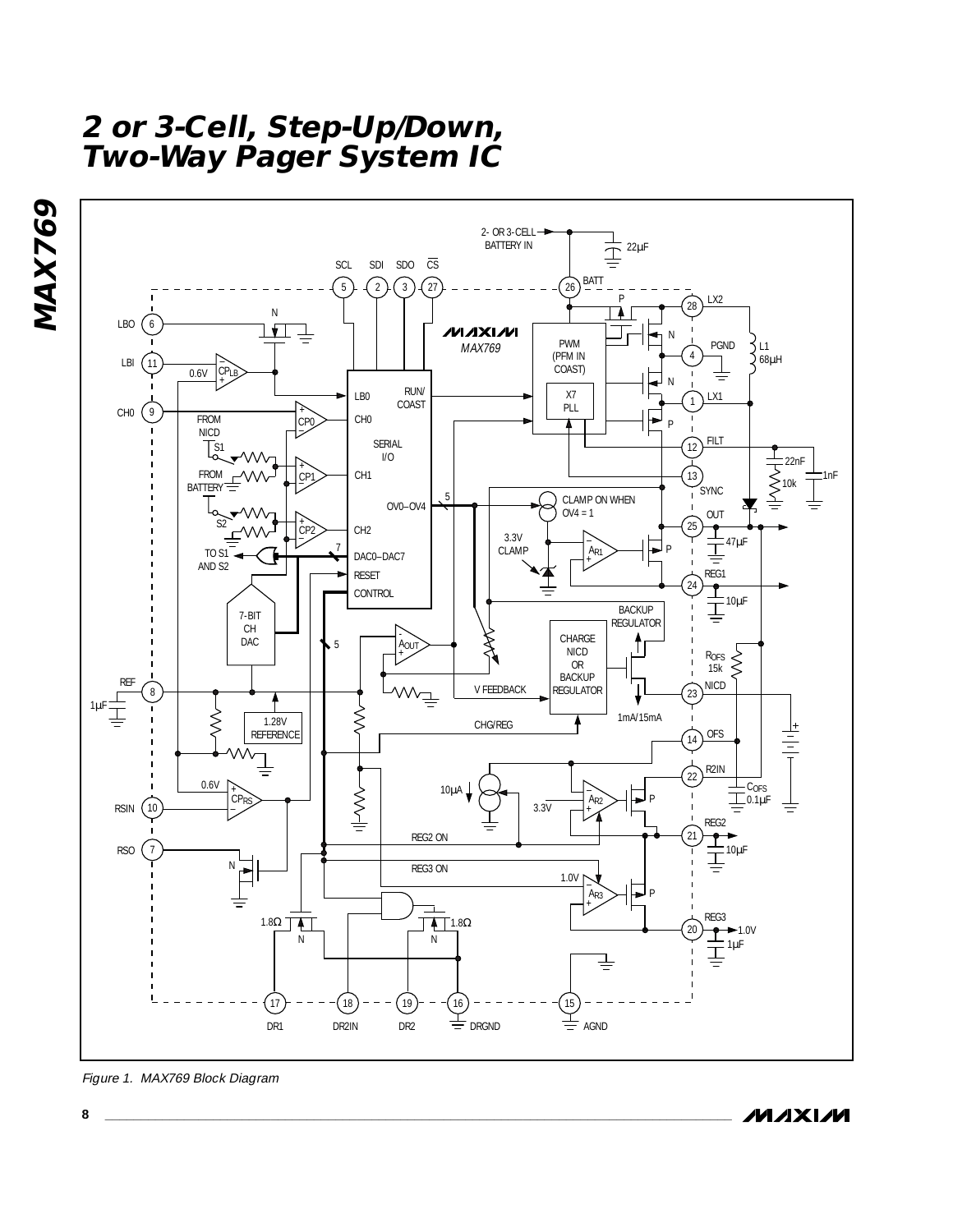### **\_\_\_\_\_\_\_\_\_\_\_\_\_\_\_Detailed Description**

The MAX769 contains several functional blocks that simplify the integration of power-supply and monitoring functions within a 2 or 3-cell powered system. They are described in the following subsections.

#### **Voltage Regulators**

- Regulator outputs include the following: • OUT: Main switch-mode buck/boost output
- REG1: 1.5 $\Omega$  switch and output voltage clamp. Switches REG1 to OUT and clamps REG1 at 3.3V when OUT is set to 3.4V or more.
- REG2: Linear-regulated, 24mA low-noise output that regulates so that VOUT - VREG2 is a set difference voltage (10µA x ROFS). Output peak-to-peak ripple is typically 2mV with a 10µF bypass capacitor at REG2. REG2 clamps the output at 3.3V when OUT is set to 3.4V or more.
- REG3: Low-noise, 1V linear regulator that supplies 2mA.

#### **Main DC-DC Boost Converter (OUT)**

OUT is the main DC-DC converter's output. It supplies current from the internal synchronous-rectified buck/ boost regulator and needs no external FETs or voltagesetting resistors. The output voltage (VOUT) is adjusted from 1.8V to 4.9V in 100mV steps (Tables 1 and 5) by internal DAC control using a serial-data command. OUT can supply up to 80mA, less the current supplied to the other regulators (REG1, REG2, and REG3).

OUT can also be put into a low-current, pulse-skipping Coast Mode (13µA typical quiescent current) by resetting the RUN/COAST serial input bit. OUT supplies up to 40mA in Coast Mode. Typically, when changing from Run to Coast Mode, a lower OUT voltage is also set (Table 4) to further reduce system operating current. The extent of this reduction depends on the minimum operating voltage of the system components when they are in standby or sleep states.

OUT can be set as low as 1.8V; however, some Run Mode functions are limited when VOUT is below 2.5V:

- The allowed serial-interface clock rate is reduced.
- Internal LX FET and DR1 and DR2 on-resistance increases.

#### **Logic Supply (REG1)**

REG1 is not a regulator in the conventional sense, but rather a 1.5Ω PFET that acts as either a switch or a voltage clamp, depending on the programmed OUT voltage. When OUT is set to 3.3V or less, REG1 operates as a switch. When OUT is set to 3.4V or more, the



REG1 output clamps at 3.3V. This arrangement limits VREG1 to an acceptable voltage for logic when OUT is programmed to a higher voltage (typically >4V) for charging (see Charger Circuit and Backup Linear Regulator sections).

#### **Low-Noise Analog Supply (REG2)**

REG2 is a linear, 24mA low-dropout regulating circuit whose input is R2IN. The REG2 output (VREG2) is set by ROFS. ROFS does not set an absolute voltage, but rather an offset level from R2IN (Figure 2). VREG2 is set by:

#### $VREG2 = VR2IN - 10\mu A \times ROFS$

Typically R2IN and ROFS are tied to OUT, in which case:

#### VOUT -  $V$ REG2 = 10µA x ROES

ROFS adjusts VREG1 - VREG2 to allow REG2 noise rejection to be traded for voltage drop and consequent efficiency loss. A 15k $\Omega$  (typical) R<sub>OFS</sub> value sets a 150mV voltage difference. R2IN is typically supplied from OUT or REG1, but can be connected elsewhere as long as the voltage applied to R2IN does not exceed VOUT. For lowest output noise on REG2, connect R2IN to REG1.

Note that the REG2 output also clamps at 3.3V when OUT is set to 3.4V or higher.

#### **Low-Noise, 1V Analog Supply (REG3)**

REG3 is a 1V, low-noise linear regulator that supplies up to 2mA. REG3's input is internally connected to REG2.

#### **PWM Frequency Synchronization**

The DC-DC converter switching frequency in pulsewidth-modulation (PWM) mode is nominally 270kHz if no synchronization clock is supplied and FILT is tied to REF. If the PLL is used, a filter network is connected to FILT, a clock is applied to SYNC, and the internal oscillator locks to seven times the input clock rate. The MAX769 is designed for a 38.4kHz SYNC input and hence a 268.8kHz operating frequency. PWM switching frequency is unaffected by the serial-data clock rate.

#### **Voltage Detectors (LBO and Reset)**

The MAX769 contains two voltage-detector inputs: LBI and RSIN. The LBI and RSIN comparator outputs are open-drain pins (LBO and RSO) for a real-time hardware output. LBO is also readable via the serial interface. Both LBI and RSIN trigger at a 0.6V input threshold and have about 18mV hysteresis. RSO also triggers the MAX769 internal power-on reset (POR).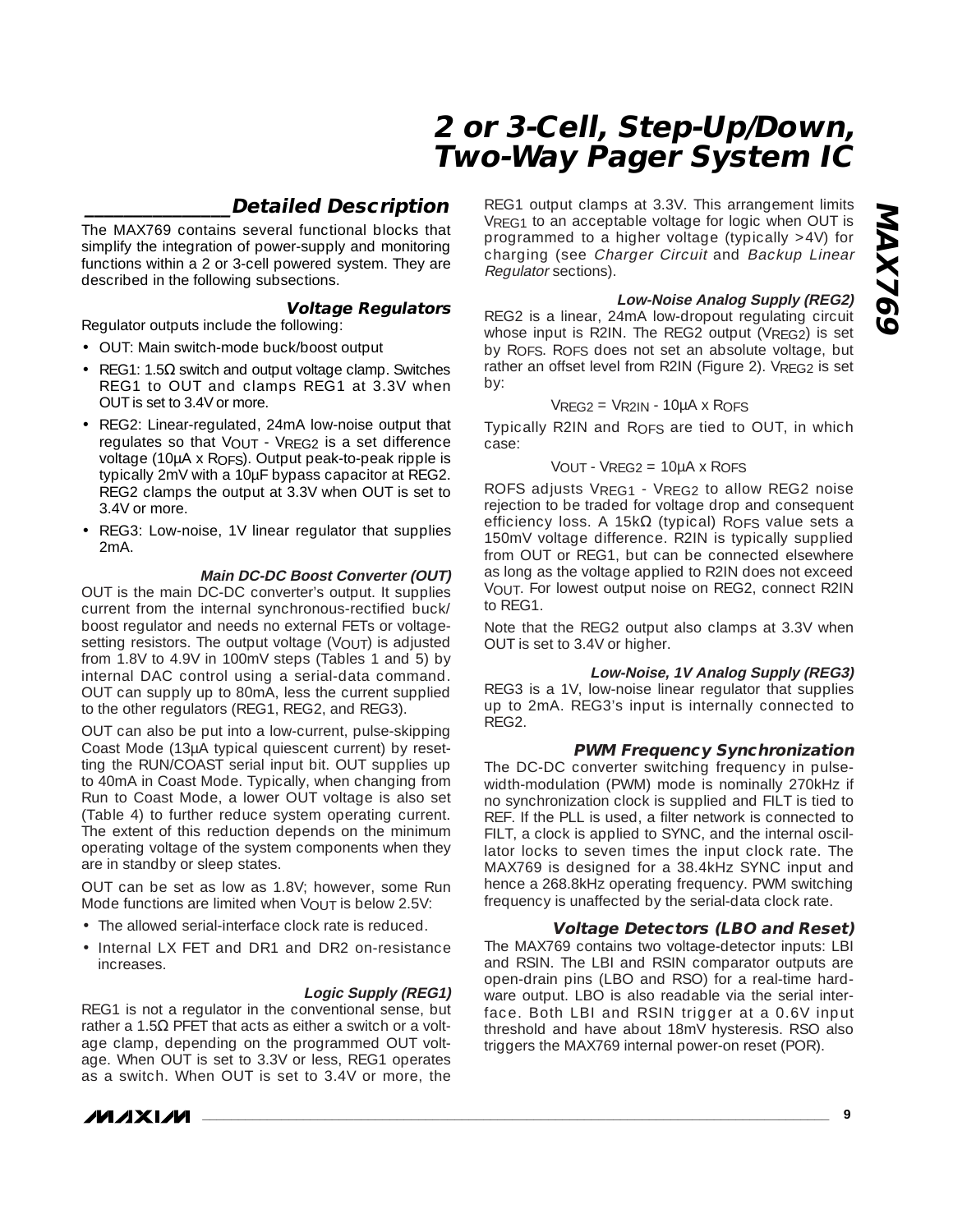

Figure 2. Standard Application Circuit

#### **7-Bit ADC (CH0 Input and CH1, CH2)**

Three analog channels are compared to a 7-bit, serially programmed digital-to-analog converter (CH DAC). The CH DAC voltage can be varied in 10mV steps from 200mV to VREF - 1LSB (or 1.27V) (Table 1). CH0 is an external input, while CH1 and CH2 are signals internally generated from the NICD and BATT pins. NICD and BATT are internally divided by four before being compared to CH DAC. The comparison threshold voltages for each channel are described in the following equations:

> $VTH$  (CH0: pin 9) = D x 10mV  $VTH$  (CH1: NICD) = D x 40mV  $VTH$  (CH2: BATT) = D x 40mV

where D is the decimal equivalent of the binary code DAC0–DAC6 (Table 1). DAC0 is the LSB. A DAC code of 11111111 equates to  $D = 127$ . When all zeros are programmed, the CH DAC and CH\_ comparators turn off.

CH0, CH1, and CH2 comparison results reside in the three MSB locations of the output serial data (Table 4). The CH\_ OUT data is delayed by one read cycle. In other words, each CH\_ OUT bit is the result of the comparison made against the CH DAC voltage programmed during the previous serial-write operation.

An analog-to-digital (A/D) conversion can be performed on a channel by using the system software to step through a successive-approximation routine or, if the input is partially known, by setting the CH DAC to a voltage near the estimated point and checking successive CH\_ OUT bits.

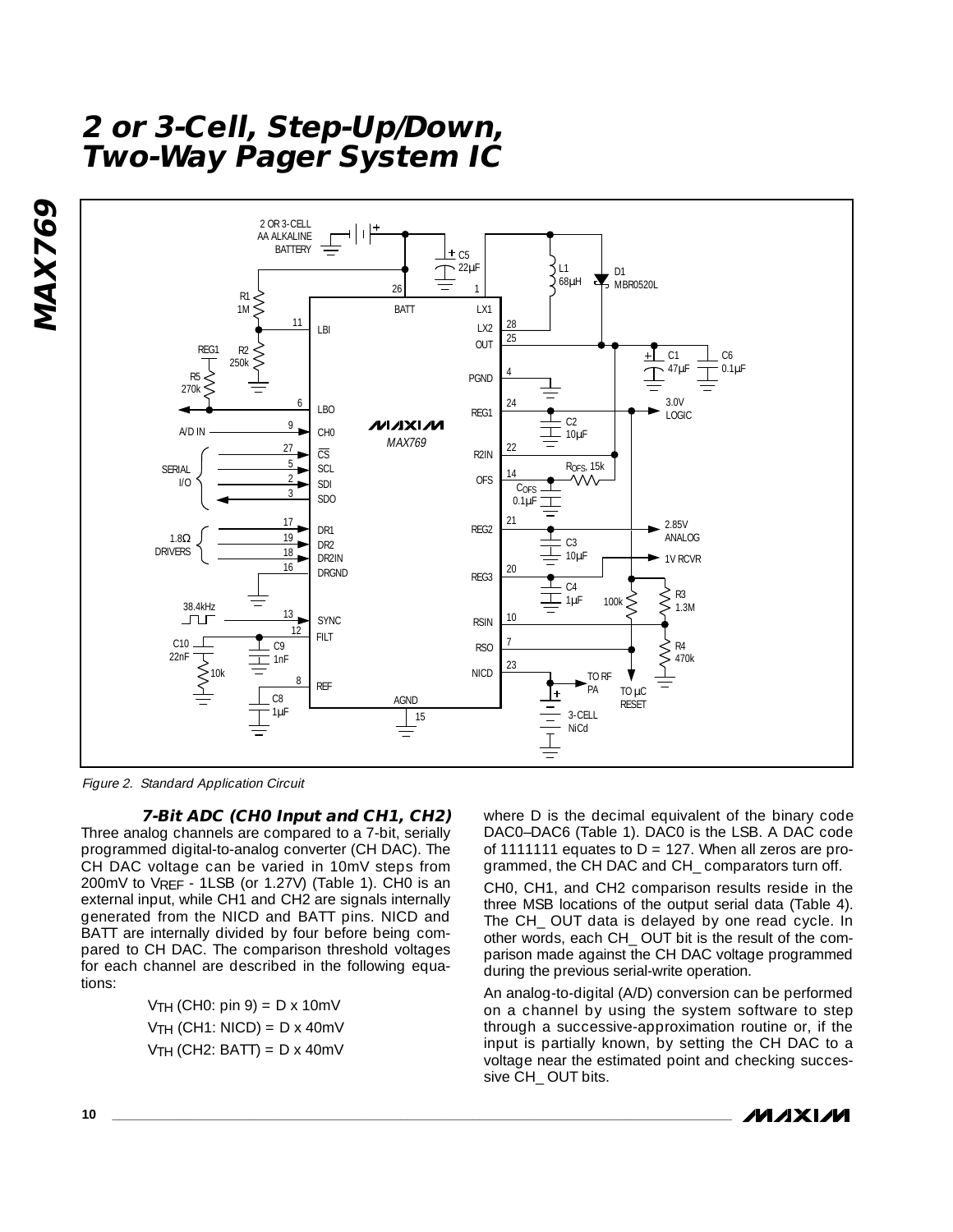A faster A/D shortcut can be used for battery measurements when the goal is a "go, no go" determination. For this type of test, the CH DAC can simply be set to the desired limit, and CH\_ OUT supplies the result on the next serial-write operation. One instance in which this shortcut saves time is during a battery-impedance check. The unloaded battery voltage can first be measured, if time allows, using one of the techniques described in the previous paragraph. Then the magnitude of the loaded voltage drop can be quickly checked with a single comparison to see if it is within the desired limit.

The A/D circuitry can be invoked in both Run and Coast Modes.

#### **Open-Drain Drivers**

Two open-drain drivers (DR1 and DR2) are activated via the serial interface. DR1 and DR2 are grounded 1.8Ω (typical) NFETs that can sink up to 120mA. The maximum sink current is limited by on-resistance and package dissipation to about 240mA total sink current for both switches. Note that DR1 and DR2 are designed to sink current only from the main battery (BATT) and cannot be pulled above BATT.

DR2 is controlled by an external input (DR2IN) as well as a serial input bit. DR2IN is ANDed with the DR2ON serialcontrol bit, allowing DR2 to drive an audio beeper. The audio-frequency clock is applied to DR2IN, and ON/OFF gating is applied to DR2ON. Both DR2IN (pin 18) and DR2ON (serial bit) must be high for DR2 to switch on.

#### **Coast Mode/Voltage Selection**

Reduce the operating current by setting the RUN/COAST bit low via the serial input. This shifts the DC-DC boost converter from low-noise PWM operation (Run Mode) to a very low operating current mode (Coast Mode) in which switching pulses are only provided as needed to satisfy the load. To further reduce operating current in Coast Mode, lower VOUT using the OV0-OV4 serial bits. The MAX769 starts up in Coast Mode. Select Run Mode with the serial interface after power-up.

Various circuit functions can be disabled as follows:

Functions that always remain on in Coast Mode are:

- Serial I/O
- Reference (REF)
- OUT
- REG1
- LBI, RSIN (and LBO, RSO)

Functions that can be programmed on or off in Coast Mode are (Table 1):

- DR1 and DR2
- REG2 and REG3
- NICD charger (Note: This may overload OUT if turned on in Coast Mode when other loads are present)
- Backup regulator
- CH0, CH1, CH2, and CH DAC

Functions that always turn off in Coast Mode are:

- SYNC and PLL circuits
- DC-DC PWM control circuits

#### **Power-On Reset**

The MAX769 has an internal POR circuit ( $V_{\text{OUT}} < 1.6V$ ) to ensure an orderly power-up when a battery is first applied. This feature is separate from the RSO comparator; however, if RSO goes low during operation, all serial registers are set to the same predetermined states as on power-up. The POR states for each register are listed in Table 2.

Note that the MAX769 always comes out of reset in Coast Mode; consequently, it cannot supply full power until Run Mode is selected by serial command. System software cannot exercise full load current until Run Mode is enabled.

#### **Charger Circuit**

A charger current source from OUT to NICD is activated via a serial bit (Table 1). The current source can charge a small 3-cell NiCd or NiMH battery (typically a coin cell) or a 1-cell lithium battery. The charge current can be set to either 15mA or 1mA. OUT sets the maximum charge (or float) voltage. When charging is implemented, VOUT must also be set high enough to allow sufficient headroom for the charger current source. The VOUT - VNICD difference should normally be between 0.2V and 0.5V. Charger current vs. NICD voltage is graphed in the Typical Operating Characteristics. Note also that charging current reduces the OUT current available for other loads.

#### **Backup Linear Regulator**

The BACKUP serial input bit turns on the backup regulator, which sources current from NICD to OUT. This regulator backs up OUT by using the rechargeable battery (at NICD) when the main battery (at BATT) is depleted or removed. The backup regulator pass device's resistance is typically  $5Ω$ , so it can typically supply 20mA with only 100mV of dropout.



**\_\_\_\_\_\_\_\_\_\_\_\_\_\_\_\_\_\_\_\_\_\_\_\_\_\_\_\_\_\_\_\_\_\_\_\_\_\_\_\_\_\_\_\_\_\_\_\_\_\_\_\_\_\_\_\_\_\_\_\_\_\_\_\_\_\_\_\_\_\_\_\_\_\_\_\_\_\_\_\_\_\_\_\_\_\_ 11**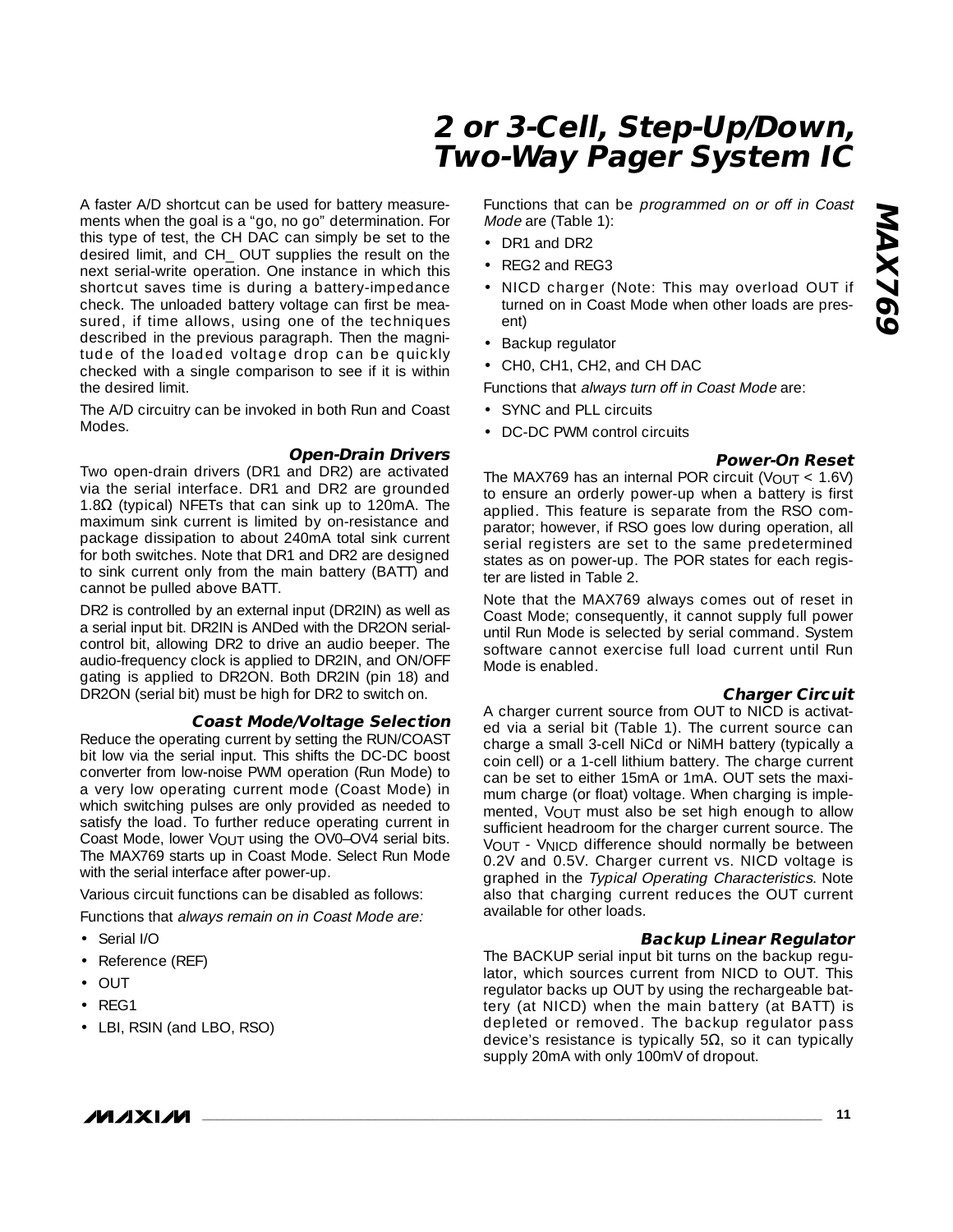### **Table 1. Serial-Bit Assignments**

| <b>R2 (MSB)</b> | R <sub>1</sub>   | R0               | D4     | D3                         | D <sub>2</sub>   | D1              | D0              |
|-----------------|------------------|------------------|--------|----------------------------|------------------|-----------------|-----------------|
| $\Omega$        | 0                |                  | DR2_ON | DR1 ON                     | REG3_ON          | REG2_ON         | RUN/<br>COAST   |
| $\Omega$        | 0                |                  | Χ      | LBO_Sets_<br><b>BACKUP</b> | <b>BACKUP</b>    | 15mA_CHG        | 1mA_CHG         |
|                 |                  |                  | OVA    | OV <sub>3</sub>            | OV <sub>2</sub>  | OV <sub>1</sub> | OV <sub>0</sub> |
|                 |                  |                  |        | X                          | Χ                | $\checkmark$    | Χ               |
|                 | DAC <sub>6</sub> | DAC <sub>5</sub> | DAC4   | DAC <sub>3</sub>           | DAC <sub>2</sub> | DAC1            | DAC0            |

### **Table 2. Serial-Bit Power-On Reset (POR) States**

| R <sub>2</sub> | R1        | R0        | D4        | D <sub>3</sub> | D <sub>2</sub> | D1        | D0        |
|----------------|-----------|-----------|-----------|----------------|----------------|-----------|-----------|
|                |           |           | $POR = 0$ | $POR = 0$      | $POR = 0$      | $POR = 0$ | $POR = 0$ |
|                |           |           |           | $POR = 0$      | $POR = 0$      | $POR = 0$ | $POR = 0$ |
|                |           |           | $POR = 0$ | $POR = 1$      | $POR = 1$      | $POR = 0$ | $POR = 0$ |
|                |           |           |           |                |                |           |           |
|                | $POR = 0$ | $POR = 0$ | $POR = 0$ | $POR = 0$      | $POR = 0$      | $POR = 0$ | $POR = 0$ |

### **Table 3. Input-Bit Function Description**

| <b>INPUT BIT</b>  | <b>FUNCTION</b>                                                                                                                                                                                           |
|-------------------|-----------------------------------------------------------------------------------------------------------------------------------------------------------------------------------------------------------|
| RUN/COAST         | $1 =$ Run Mode, $0 =$ Coast Mode (POR state is Coast Mode).                                                                                                                                               |
| REG2 ON, REG3 ON  | $1 =$ Turns on the selected regulator (POR state is off).                                                                                                                                                 |
| DR1, DR2          | $1 =$ Turns on the selected switch (POR state is off).                                                                                                                                                    |
| 1mA CHG, 15mA CHG | 1 = Turns on the selected charge current to NICD. If both are set, the charge current is 15mA (POR<br>state is off).                                                                                      |
| <b>BACKUP</b>     | 1 = Turns on the backup linear regulator from NICD to OUT and disables the DC-DC converter (POR<br>state is BACKUP off). Setting this bit overrides 1mA CHG, 15mA CHG, and LBO Sets BACKUP<br>(Figure 1). |
| LBO Sets BACKUP   | 1 = Allows LBO to turn on the backup regulator and disable the DC-DC converter (POR state is no<br>connection between LBO and BACKUP).                                                                    |
| $OVO-OV4$         | Sets OUT Output Voltage (POR state is $V_{\text{OUT}} = 3.0V$ ).                                                                                                                                          |
| DAC0-DAC6         | Sets 7-bit CH DAC voltage for A/D conversion (POR state is all zeros with DAC and comparators off).                                                                                                       |

### **Table 4. Serial Output Data**

| D7 (MSB)            | D6                  | D5      | D4  | $D3-D0$ | <b>FUNCTION</b>                                                                                                                                             |
|---------------------|---------------------|---------|-----|---------|-------------------------------------------------------------------------------------------------------------------------------------------------------------|
| CH <sub>2</sub> OUT | CH <sub>1</sub> OUT | CHO OUT | _BO |         | CH_OUT and LBO output bits. A 1 indicates<br>that the selected channel (CH) voltage is<br>greater than the CH DAC voltage or that LBI is<br>less than 0.6V. |

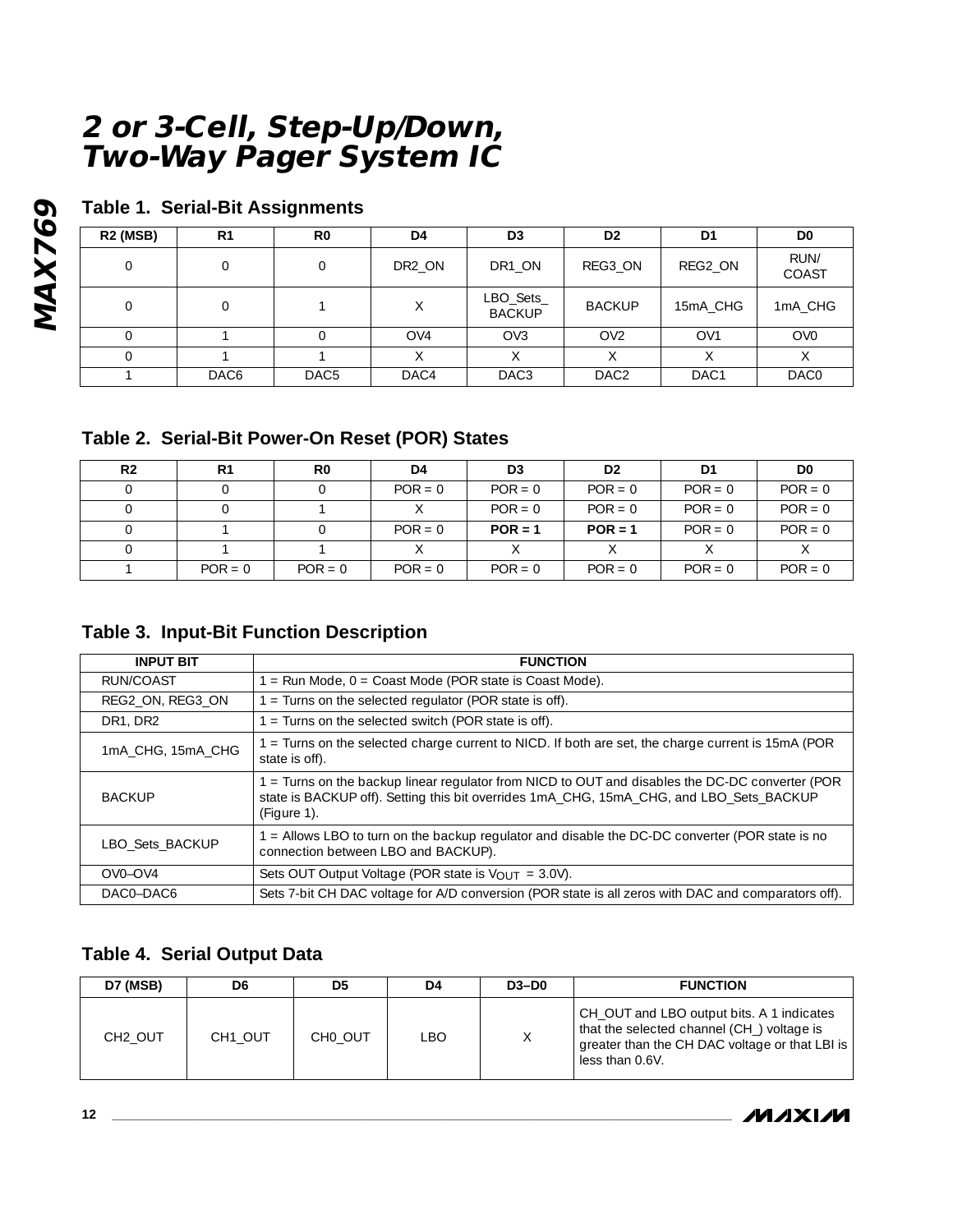|                | <b>VOUT</b><br>(V) |                     |                 |                 |     |
|----------------|--------------------|---------------------|-----------------|-----------------|-----|
| OV4            | OV <sub>3</sub>    | OV <sub>2</sub>     | OV <sub>1</sub> | OV <sub>0</sub> |     |
| $\overline{O}$ | $\overline{O}$     | 0                   | $\overline{0}$  | $\mathbf 0$     | 1.8 |
| $\overline{0}$ | $\overline{0}$     | $\mathbf 0$         | 0               | 1               | 1.9 |
| $\overline{O}$ | $\overline{O}$     | 0                   | 1               | 0               | 2.0 |
| $\overline{O}$ | 0                  | 0                   | $\overline{1}$  | $\overline{1}$  | 2.1 |
| $\overline{O}$ | 0                  | $\mathbf{1}$        | 0               | 0               | 2.2 |
| 0              | 0                  | 1                   | 0               | 1               | 2.3 |
| $\overline{O}$ | 0                  | $\mathbf{1}$        | $\mathbf{1}$    | 0               | 2.4 |
| 0              | 0                  | 1                   | 1               | 1               | 2.5 |
| $\overline{0}$ | $\mathbf{1}$       | $\overline{0}$      | $\overline{0}$  | $\overline{O}$  | 2.6 |
| $\overline{O}$ | $\mathbf{1}$       | $\overline{0}$      | $\overline{0}$  | $\mathbf{1}$    | 2.7 |
| $\overline{0}$ | $\overline{1}$     | $\overline{0}$      | $\overline{1}$  | $\overline{0}$  | 2.8 |
| 0              | $\mathbf{1}$       | $\mathbf 0$         | $\mathbf{1}$    | $\overline{1}$  | 2.9 |
| 0              | 1                  | 1                   | $\mathbf 0$     | $\mathbf 0$     | 3.0 |
| 0              | $\mathbf{1}$       | 1                   | 0               | 1               | 3.1 |
| 0              | $\overline{1}$     | $\overline{1}$      | $\mathbf{1}$    | 0               | 3.2 |
| $\overline{0}$ | $\mathbf{1}$       | $\mathbf{1}$        | $\mathbf{1}$    | $\mathbf{1}$    | 3.3 |
| $\mathbf{1}$   | 0                  | $\mathbf 0$         | $\mathbf 0$     | 0               | 3.4 |
| $\overline{1}$ | $\overline{0}$     | $\overline{O}$      | $\overline{0}$  | $\mathbf{1}$    | 3.5 |
| $\mathbf{1}$   | $\overline{0}$     | $\overline{O}$      | $\mathbf{1}$    | $\overline{0}$  | 3.6 |
| $\overline{1}$ | $\overline{O}$     | $\overline{0}$      | $\overline{1}$  | $\overline{1}$  | 3.7 |
| $\mathbf{1}$   | $\overline{O}$     | $\overline{1}$      | $\overline{0}$  | $\overline{O}$  | 3.8 |
| $\overline{1}$ | $\overline{0}$     | $\overline{1}$      | $\overline{0}$  | $\overline{1}$  | 3.9 |
| $\mathbf{1}$   | $\overline{0}$     | $\overline{1}$      | $\overline{1}$  | $\overline{0}$  | 4.0 |
| $\mathbf{1}$   | 0                  | 1                   | $\mathbf{1}$    | 1               | 4.1 |
| $\mathbf{1}$   | $\mathbf{1}$       | $\mathbf 0$         | 0               | $\mathbf 0$     | 4.2 |
| $\mathbf{1}$   | 1                  | $\mathbf 0$         | 0               | 1               | 4.3 |
| $\mathbf{1}$   | $\mathbf{1}$       | 0                   | 1               | 0               | 4.4 |
| $\mathbf{1}$   | $\mathbf{1}$       | $\mathsf{O}\xspace$ | $\mathbf{1}$    | $\mathbf{1}$    | 4.5 |
| $\mathbf{1}$   | $\overline{1}$     | 1                   | $\overline{0}$  | 0               | 4.6 |
| $\mathbf{1}$   | $\mathbf{1}$       | 1                   | $\mathbf 0$     | 1               | 4.7 |
| $\mathbf{1}$   | $\mathbf{1}$       | $\mathbf{1}$        | $\mathbf{1}$    | $\overline{0}$  | 4.8 |
| $\overline{1}$ | $\overline{1}$     | $\overline{1}$      | $\mathbf{1}$    | $\mathbf{1}$    | 4.9 |

#### **Table 5. VOUT Output Voltage**

All DC-DC converter and charging circuitry is disabled when the backup regulator is turned on, but all other functions remain active. Activate BACKUP manually or by serial command, or set it to trigger automatically via LBO.

#### **Automatic Backup**

Setting the LBO Sets BACKUP serial bit (Table 1) programs the IC so that when LBO goes low, the backup regulator automatically turns on without instructions from the microprocessor (µP). When the LBO\_Sets\_BACKUP bit is 0, the backup regulator is turned on only by setting the BACKUP bit. The BACKUP bit also overrides the LBO\_Sets\_BACKUP bit. Figure 3 shows the logic for this function.

If the main battery is depleted and the NiCd battery is drained during backup, RSO goes low while the backup regulator is supplying OUT (if RSI is used to monitor OUT or REG1). When RSO falls, the serial registers reset to their POR states (with the DC-DC converter on in Coast Mode and the backup regulator off, see Tables 1, 2, and 3). This prevents the IC from getting hung up with the DC-DC converter off when a new main battery is inserted. This sequence is required because if the MAX769 did not default to "DC-DC converter on" when coming out of reset, the µP (still reset by RSO) would not be able to provide the device with serial instructions to turn on.

#### **Serial Interface**

The MAX769 has an SPI-compatible serial interface. The serial-interface lines are Chip Select (CS), Serial Clock (SCL), Serial Data In (SDI), and Serial Data Out (SDO). Serial input data is arranged in 8-bit bytes. Most bytes contain a 3-bit address pointer (R2, R1, R0) along with 5 bits of input data (D4–D0). For common operations such as selecting Run or Coast Mode, activating REG2 or REG3, or turning on DR1 or DR2, only the 000 (R2, R1, R0) address register needs to be written. The serial input data format for all MAX769 operations is outlined in Tables 1, 2, and 3.





*/VI/IXI/VI*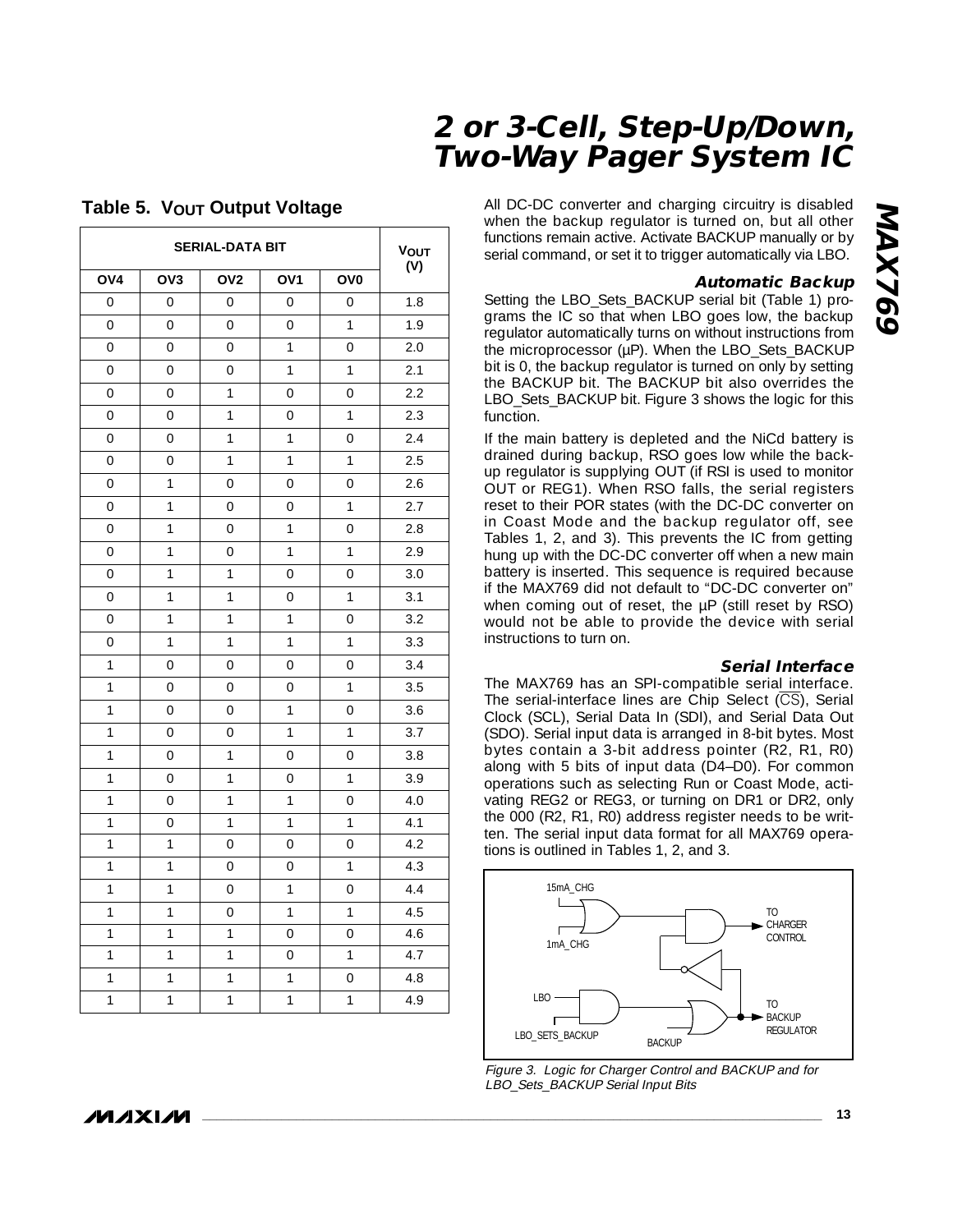Serial data is clocked in and out MSB first. Input data is latched on the CLK rising edge, and output data is shifted out on the CLK falling edge. When  $\overline{\text{CS}}$  goes low, DO immediately contains the MSB output bit (D7). D6 is not clocked out until the falling clock edge that follows the first rising clock edge after a Chip Select. See the timing diagrams in Figures 4 and 5.

SPI writes and reads concurrently, so it may be necessary to perform dummy writes in order to read output data. Four output data bits (D7–D4, Table 4) are sent from SDO each time a serial operation occurs.

When  $R2 = 0$ , RO and R1 are address pointers. However, when  $R2 = 1$ , the 7 remaining bits (R1, R0 and D4–D0) become DAC programming bits. This violation of programming etiquette (R1 and R0 are sometimes address bits and other times data bits) allows the CH DAC to be loaded with only one write operation.

Writing all zeros to the CH DAC turns it, the CH0, CH1, and CH2 comparators, and the NICD and BATT voltage-sensing resistors off to minimize current consumption. This reduces current drain from OUT by about 30µA.



Figure 4. Detailed Serial-Interface Timing



Figure 5. CS, SCL, SDO, and SDI Serial Timing

*IVI A* XI*IV*I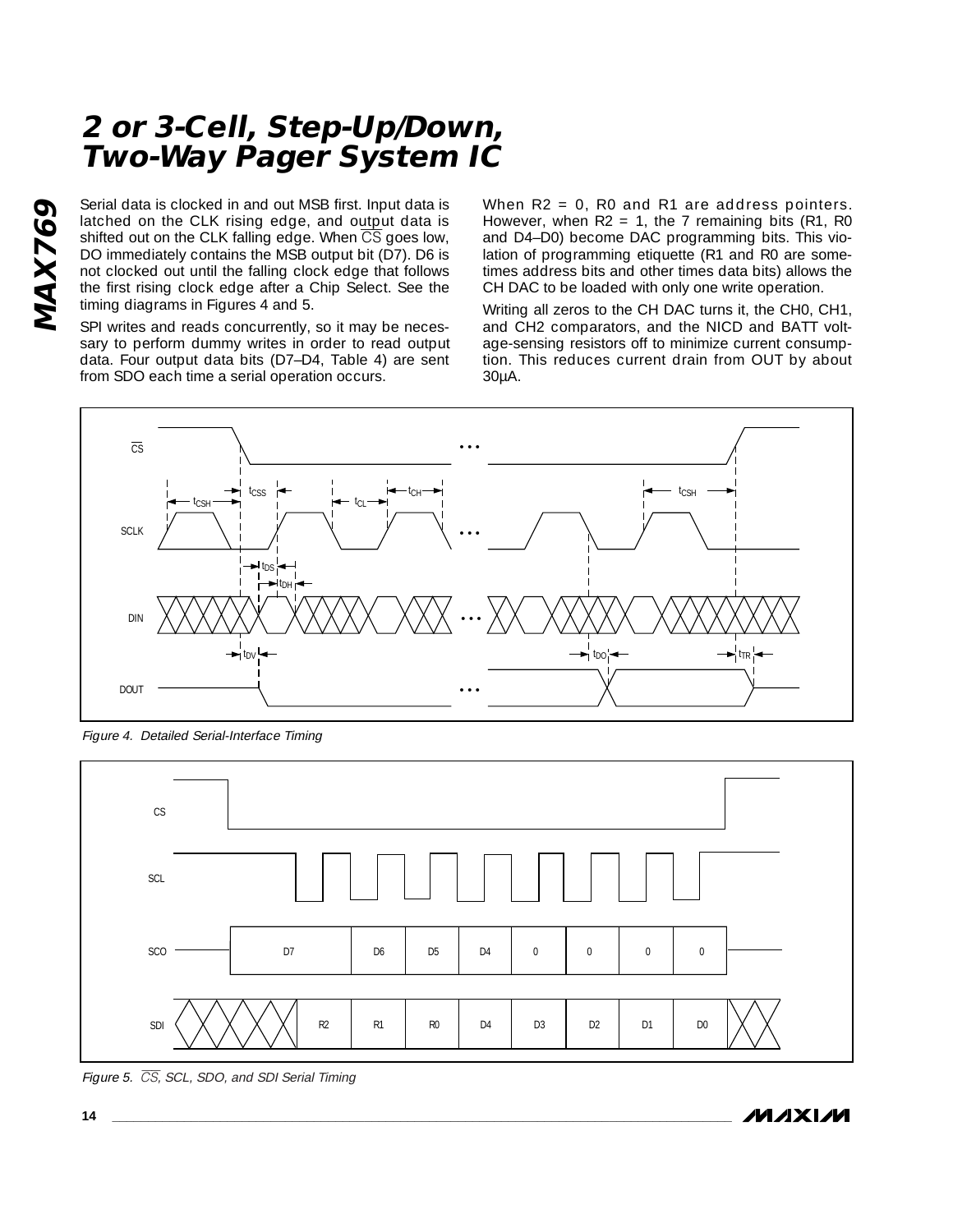### **Applications Information**

#### **Component Selection**

The MAX769 requires minimal design calculation and is optimized for the component values shown in Figure 2. However, some flexibility in component selection is still allowed, as described in the following text. A list of suitable components is provided in Table 6.

Inductor L1 is nominally 68µH, but values from 47µH to 100µH should be satisfactory. The inductor current rating should be 300mA or more if full output current (80mA) is needed. If less output current is required, the inductor current rating can be reduced proportionally but should never be less than 150mA.

Inductor resistance should be minimized for best efficiency, but since the MAX769 N-channel switch resistance is typically 0.9 $Ω$ , efficiency does not improve significantly for coil resistances below  $0.4\Omega$ .

Filter capacitors C1–C4 should be low-ESR types (tantalum or ceramic) for lowest ripple and best noise rejection. The values shown in Figure 2 are optimized for each output's rated current. Lower required output current allows smaller capacitance values.

Resistors at the LBI and RSIN inputs set the voltage at which the LBO and RSO outputs trigger. The voltage threshold for both LBI and RSI is 0.6V. The resistors required to set a desired trip voltage, (Figure 2) VTRIP, are calculated by:

 $R1 = R2[(VTRIP(LBO) / 0.6) - 1]$ 

 $R3 = R4[(VTRIP(LEO) / 0.6) - 1]$ 

To minimize battery drain, use large values for R2 and R4 (>100k $\Omega$ ) in the above equations; 470k $\Omega$  is a good starting value.

See the Low-Noise Analog Supply (REG2) section for information on selecting RoFS.

Since LBO and RSO are open-drain outputs, pull-up resistors are usually required. Normally these will be pulled up to REG1. 100kΩ is recommended as a compromise between response time and current drain, although other values can be used. Since LBI and RSO are high (open circuit) during normal operation, current normally does not flow in the pull-up resistors until a low-battery or reset event occurs.

#### **Logic Levels**

Note that since the MAX769's internal logic is powered from REG1, the input logic levels at the digital inputs (DR2IN, RUN, SYNC,  $\overline{CS}$ , and SDI) as well as the logic output level of SDO are governed by the voltage at REG1. Logic-high inputs at these pins should not exceed VREG1. Digital inputs should either be driven



from external logic (or a µP) powered from REG1, or by open-drain logic devices that are pulled up to REG1.

#### **Board Layout and Noise Reduction**

The MAX769 makes every effort in its internal design to minimize noise and EMI. Nevertheless, prudent layout practices are still suggested for best performance. Recommendations are as follows:

- 1) Keep trace lengths at L1, LX1, and LX2, as well as at PGND, as short and wide as possible. Since LX1 and LX2 toggle between VBATT and VOUT at a fast rate, minimizing the trace length serves to reduce excess PC board area that might act as an antenna.
- 2) Place the filter capacitors at OUT, REG1, REG2, and REG3 as close to their respective pins as possible (no more than 0.5mm away).
- 3) Consider using an inductor at L1. A shielded inductor at L1 will minimize radiated noise, but may not be essential. Toroids will also exhibit EMI performance similar to that of shielded coils.
- 4) Keep the power components at the uppermost part of the IC to minimize coupling to other parts of the circuit. The LX1, LX2, OUT, and PGND pins are located at the uppermost part of the IC to facilitate PC board layout. Other pins in this area are digital and are not affected by close proximity to switching nodes.
- 5) Use a separate short, wide ground trace for PGND and the ground side of the BATT and OUT filter capacitors. Tie this trace to the ground plane.

| <b>SUPPLIER</b>                                 | <b>PART NO.</b>             | <b>COMMENTS</b>                                     |
|-------------------------------------------------|-----------------------------|-----------------------------------------------------|
| <b>INDUCTORS (68µH)</b>                         |                             |                                                     |
| Collcraft                                       | DT1608C-223,<br>DT1608C-683 | $0.58\Omega$ , 3.18mm high,<br>shielded             |
| Murata                                          | LOH4N680K                   | 1.9 $\Omega$ , 2.6mm high,<br>low current, low cost |
| Sumida                                          | CD54-680                    | 0.46 $\Omega$ , 4.5mm high                          |
|                                                 | CDR74B-680                  | $0.33\Omega$ , 4.5mm high,<br>shielded              |
|                                                 | CD73-680                    | $0.33\Omega$ , 3.5mm high                           |
| <b>CAPACITORS</b>                               |                             |                                                     |
| AVX                                             | <b>TPS</b> series           | Tantalum                                            |
| Marcon                                          | <b>THCR</b> series          | Ceramic                                             |
| Sprague                                         | 595D series                 | Tantalum                                            |
| TDK                                             | C3216 series                | Ceramic                                             |
| <b>STORAGE CAPACITOR (optional at NICD pin)</b> |                             |                                                     |
| Polystor                                        | A-10300                     | 1.5 Farads                                          |

#### **Table 6. External Components**